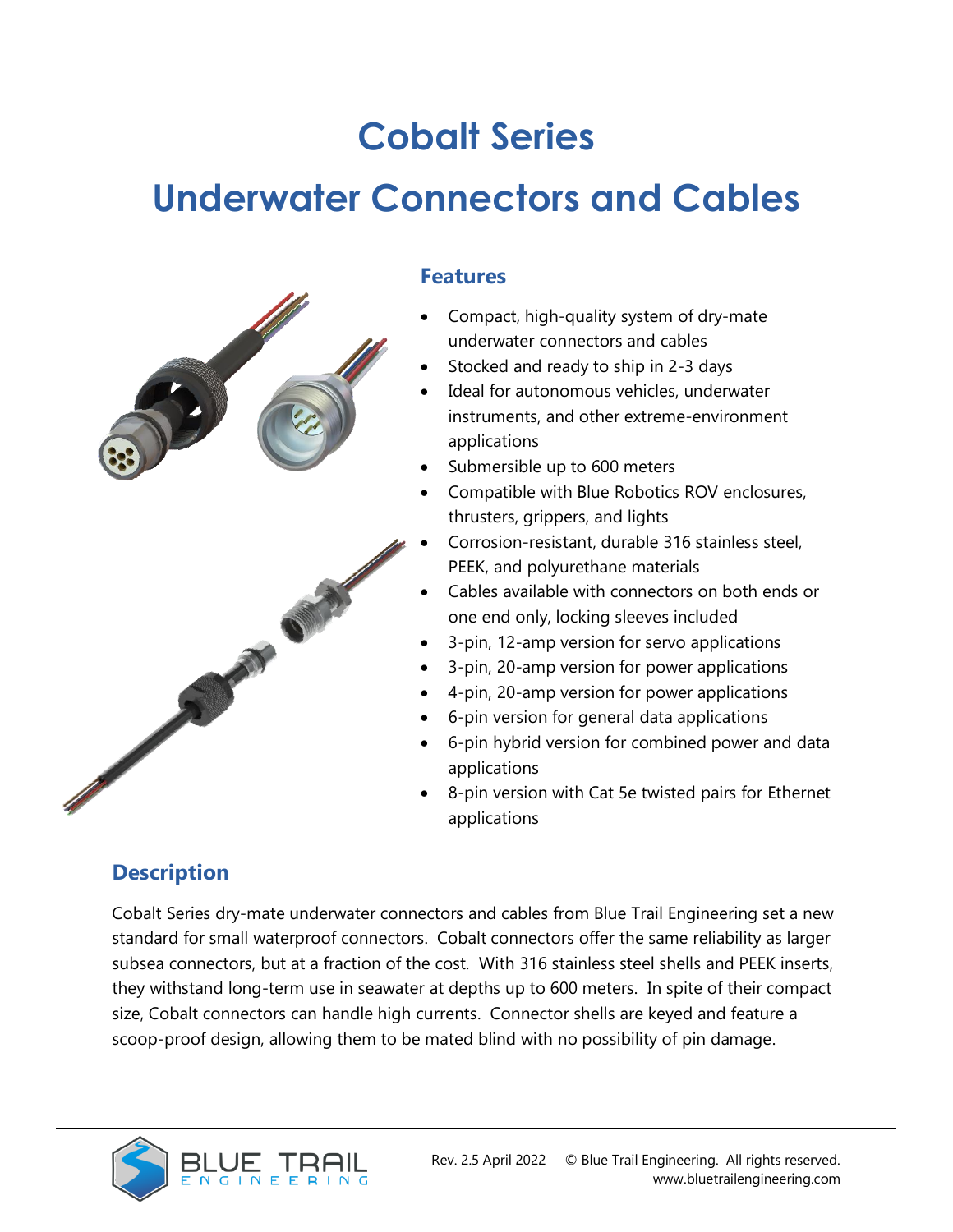## **Advantages**

#### **Cost**

Cobalt connectors achieve a hermetic seal without the need for potting or overmolding, making them more affordable than traditional molded connectors. The electrical contacts are pressed into a machined PEEK insert, which is in turn pressed into the stainless steel connector shell. To seal the cable jacket to the connector shell, Cobalt Series cables utilize a simple, robust mechanical seal instead of a costly overmolded connection.

#### **Reliability**

In addition to reducing cost, the unique design of Cobalt connectors increases their reliability. Without a bonded rubber overmold, there is no danger of leakage due to cathodic delamination. A simple, proven O-ring seal between the male and female connectors makes Cobalt connectors both easier to use and more

reliable than wet-mate connectors.

#### **Size**

Perfect for space-limited applications, Cobalt connectors take up a fraction of the volume of the industry-standard Micro-Circular connectors.



Micro-Circular Connector/Cable

#### **Availability**

Stock connectors and cables typically ship in 2-3 days. Custom items or large orders ship in 1-2 weeks.

## **Options**

Cobalt bulkhead connectors and cables are available in 3, 4, 6, and 8-pin versions, suitable for data, power, or hybrid applications.

Cables are supplied with a standard cable length of 1 meter or custom lengths up to 2 meters. Various end termination configurations are available:

- Both ends terminated with Cobalt connectors
- One end terminated with a Cobalt connector, the other end unterminated
- One end terminated with a Cobalt connector, the other end terminated with Blue Trail Engineering Simple Penetrator

Bulkhead connectors have male pins and cables typically have female sockets. However, cables are also available with male pins for making an inline connection between two cables.

For users who wish to install a Cobalt connector on their own cable, Blue Trail Engineering offers Cobalt Series Termination Kits. These kits include a connector shell, PEEK insert with preinstalled sockets, and locking sleeve. The user solders the cable wires to the insert, presses the

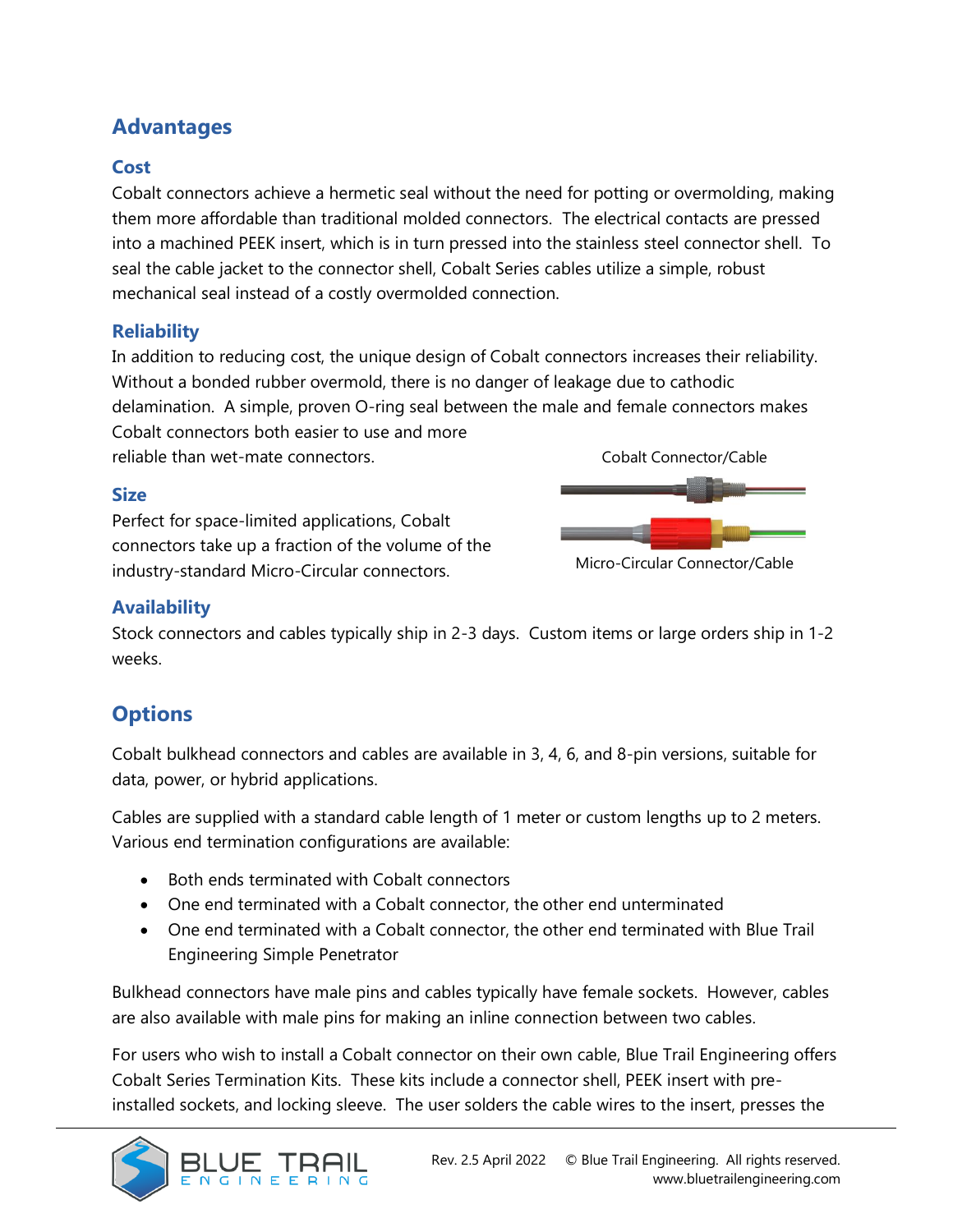insert into the connector shell, and pots the back of the connector shell with epoxy (unlike standard Cobalt cables, the Termination Kits do require a potting operation).

## **Compatibility**

The Cobalt bulkhead connector fits in the same 10-mm hole as Blue Robotics penetrators, making quick-connect and quick-disconnect possible with Blue Robotics thrusters, tethers, enclosures, lights, grippers, and other accessories. Cable termination kits allow the user to retrofit existing cables, including Blue Robotics thruster and tether cables, with a Cobalt connector.

## **Custom Products**

Contact Blue Trail Engineering for custom needs, such as:

- USB-compatible cables
- single-pin, high-current cables
- installation of Cobalt connectors on customer-supplied cables.
- custom cable jacket colors

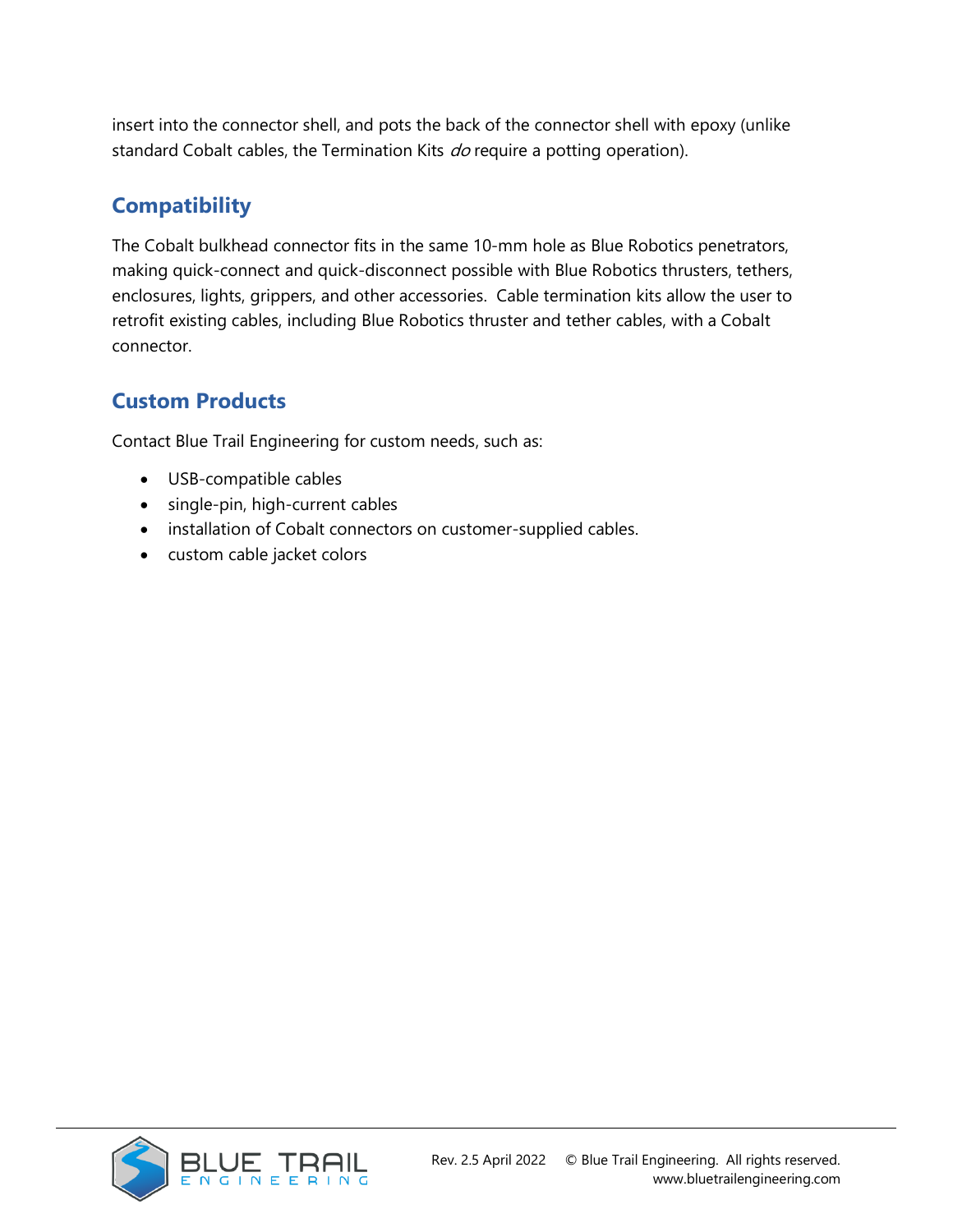# **Specifications**

| Environmental                |                                                                                                                                                                                  |  |
|------------------------------|----------------------------------------------------------------------------------------------------------------------------------------------------------------------------------|--|
| Depth Rating                 | 600 meters                                                                                                                                                                       |  |
| <b>Operating Temperature</b> | $0^\circ$ C to +50 $^\circ$ C                                                                                                                                                    |  |
| Electrical                   |                                                                                                                                                                                  |  |
| Maximum voltage              | 100 VRMS / 150 VDC                                                                                                                                                               |  |
| Rated current                | 3-pin: 12 amps<br>3-pin Power: 20 amps<br>4-pin: 20 amps<br>6-pin: 5 amps<br>6-pin Hybrid: 2x20 amps, 4x0.5 amps<br>8-pin: 0.5 amps                                              |  |
| Wire size and stranding      | 3-pin: 18 AWG, 19/30<br>3-pin Power: 16 AWG, 19/29<br>4-pin: 16 AWG, 19/29<br>6-pin: 22 AWG, 19/34<br>6-pin Hybrid: 2x 16 AWG, 19/29; 4x 24 AWG, 7/32<br>8-pin: 24 AWG, 7/32     |  |
| Wire configuration           | 3-pin, 3-pin Power, 4-pin, and 6-pin: unshielded, untwisted<br>6-pin Hybrid: 2x unshielded, untwisted; 2x unshielded twisted pairs<br>8-pin: 4x unshielded twisted pairs, Cat 5e |  |
| <b>Materials</b>             |                                                                                                                                                                                  |  |
| Bulkhead connector shell     | 316 stainless steel                                                                                                                                                              |  |
| Bulkhead connector insert    | <b>PEEK</b>                                                                                                                                                                      |  |
| Bulkhead connector pins      | gold-plated brass                                                                                                                                                                |  |
| Cable connector shell        | 316 stainless steel                                                                                                                                                              |  |
| Cable connector insert       | <b>PEEK</b>                                                                                                                                                                      |  |
| Cable sockets                | gold-plated brass                                                                                                                                                                |  |
| Cable jacket                 | 95A UV-stabilized polyurethane                                                                                                                                                   |  |
| wire insulation              | 3-pin, 3-pin Power, 4-pin, and 6-pin: ETFE<br>6-pin Hybrid: ETFE, polyolefin<br>8-pin: polyolefin                                                                                |  |
| O ring                       | nitrile                                                                                                                                                                          |  |
| Locking sleeve               | acetal                                                                                                                                                                           |  |
| <b>Dimensions</b>            |                                                                                                                                                                                  |  |
| Bulkhead connector threads   | M <sub>10</sub> X 1.5                                                                                                                                                            |  |
| Bulkhead connector hex       | 16 mm                                                                                                                                                                            |  |
| Locking sleeve threads       | M16 X 1.5                                                                                                                                                                        |  |
| Cable outer diameter         | 3-pin: 6.4 mm<br>3-pin Power: 6.4 mm<br>4-pin: 8.0 mm<br>6-pin: 6.4 mm<br>6-pin Hybrid: 8.0 mm<br>8-pin: 8.0 mm                                                                  |  |

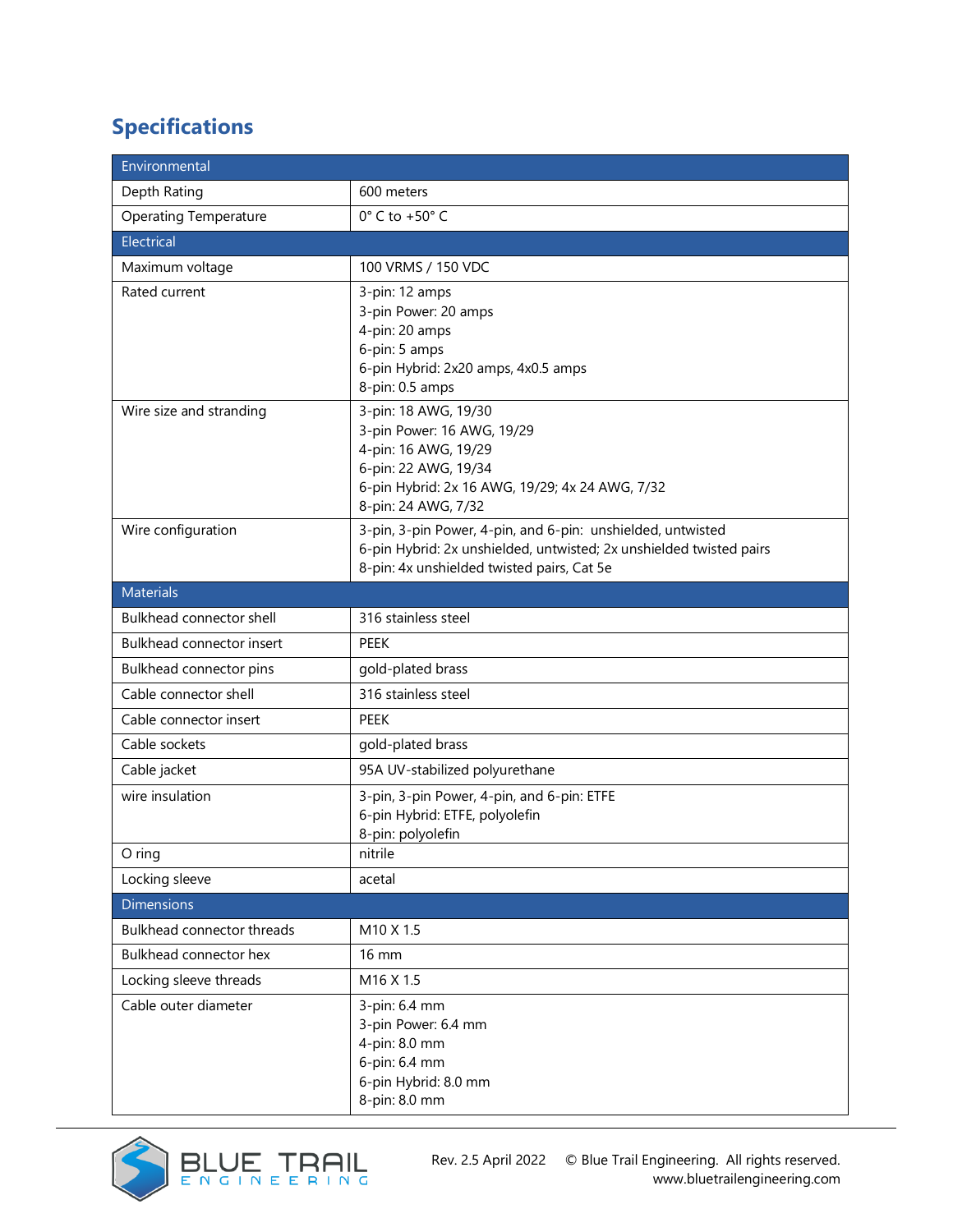## **Dimensions\***

#### Cable and bulkhead dimensions



\*Contact Blue Trail Engineering for CAD models

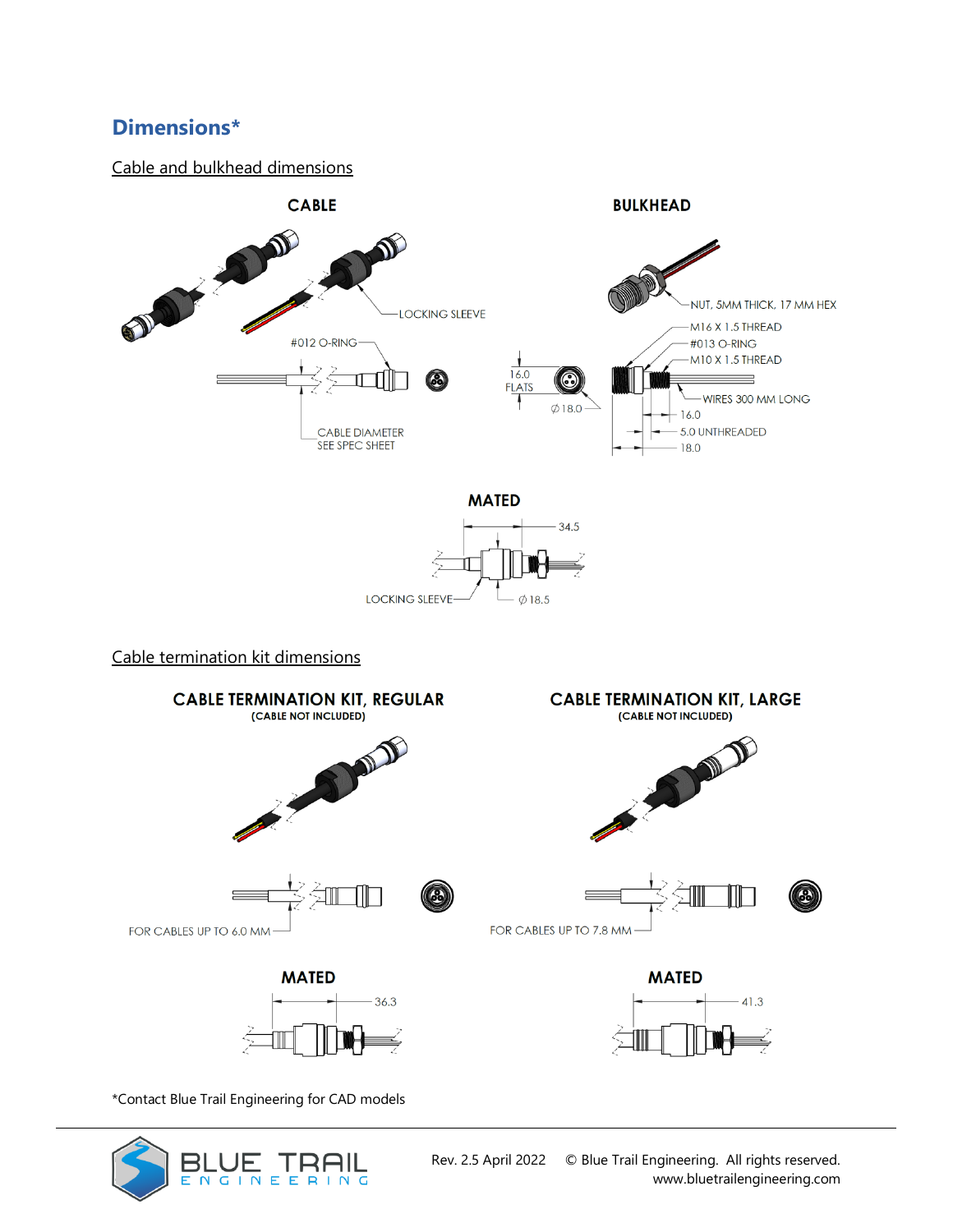## **Pinouts**

#### Bulkhead connector pinouts (looking at mating face of connector)



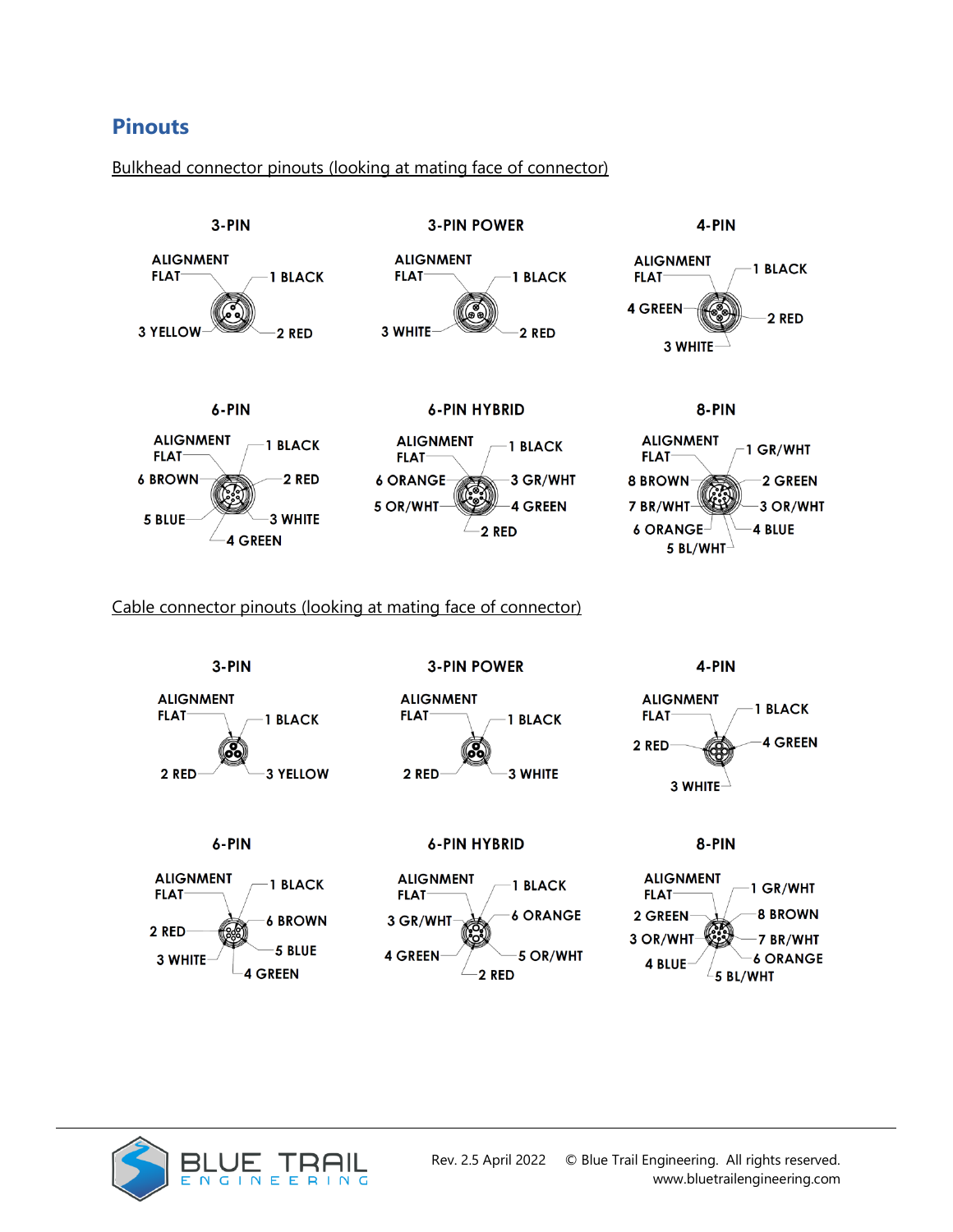# **Configurations and Part Numbers**

| <b>Bulkhead Connector: COB-11N0</b>                                                                                                                                                                                                                     |                                                                                                                                                                                                                                                                                                      |
|---------------------------------------------------------------------------------------------------------------------------------------------------------------------------------------------------------------------------------------------------------|------------------------------------------------------------------------------------------------------------------------------------------------------------------------------------------------------------------------------------------------------------------------------------------------------|
| $N$ : number of pins (3, 3P, 4, 6, 6H, or 8)                                                                                                                                                                                                            | Corrosion-resistant 316 stainless steel<br>bulkhead connector<br>Partially threaded M10 X 1.5<br>Includes stainless steel nut                                                                                                                                                                        |
| <b>Single-ended Cable: COB-12NL</b><br>$N$ : number of pins (3, 3P, 4, 6, 6H, or 8)<br>$L$ : cable length (1=1m, C=Custom)                                                                                                                              | Single-ended cable compatible with<br>$\bullet$<br>Cobalt bulkhead connector<br>Corrosion-free 316 stainless steel<br>connector shell and acetal locking sleeve<br>Unterminated end of polyurethane cable<br>can be bonded or potted with urethane<br>adhesives<br>Standard 1-meter or custom length |
| <b>Double-ended Cable: COB-13NL</b><br>$N$ : number of pins (3, 3P, 4, 6, 6H, or 8)<br>$L$ : cable length (1=1m, C=Custom)                                                                                                                              | Double-ended cable compatible with<br>$\bullet$<br>Cobalt bulkhead connectors<br>Corrosion-free 316 stainless steel<br>connector bodies and acetal locking<br>sleeves<br>Standard 1-meter or custom length                                                                                           |
| <b>Cable with Simple Penetrator: COB-1PNL</b><br>P: Simple Penetrator type (4: M6*, 5: M10)<br>$N$ : number of pins (3, 3P, 4, 6, 6H, or 8)<br>$L$ : cable length (1=1m, C=Custom)<br>*M6 Simple Penetrator only available on<br>3-pin and 6-pin cables | 1-meter cable compatible with Cobalt<br>bulkhead connector on one end, with<br>M6 or M10 Simple Penetrator on other<br>end<br>Standard 1-meter or custom length                                                                                                                                      |

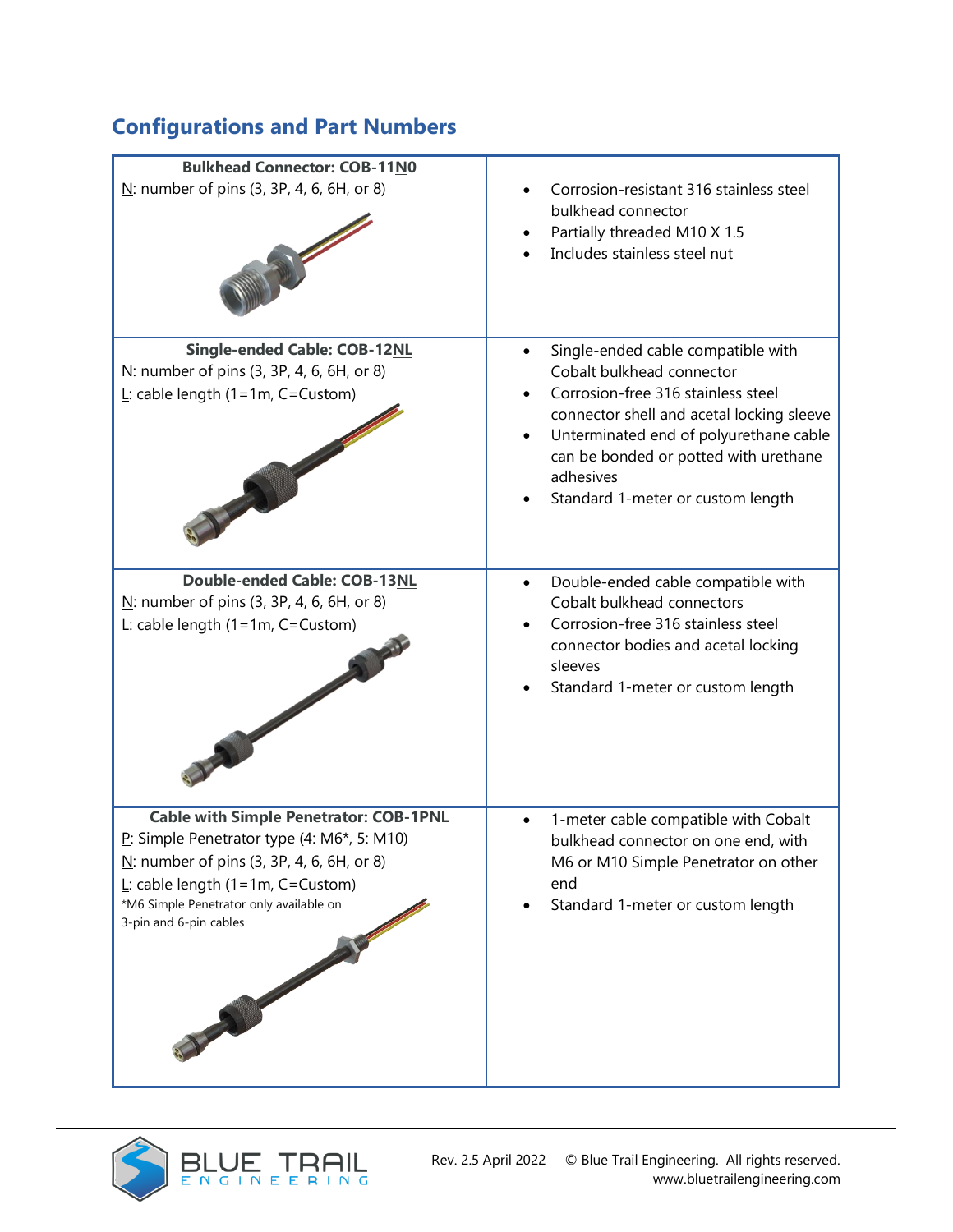